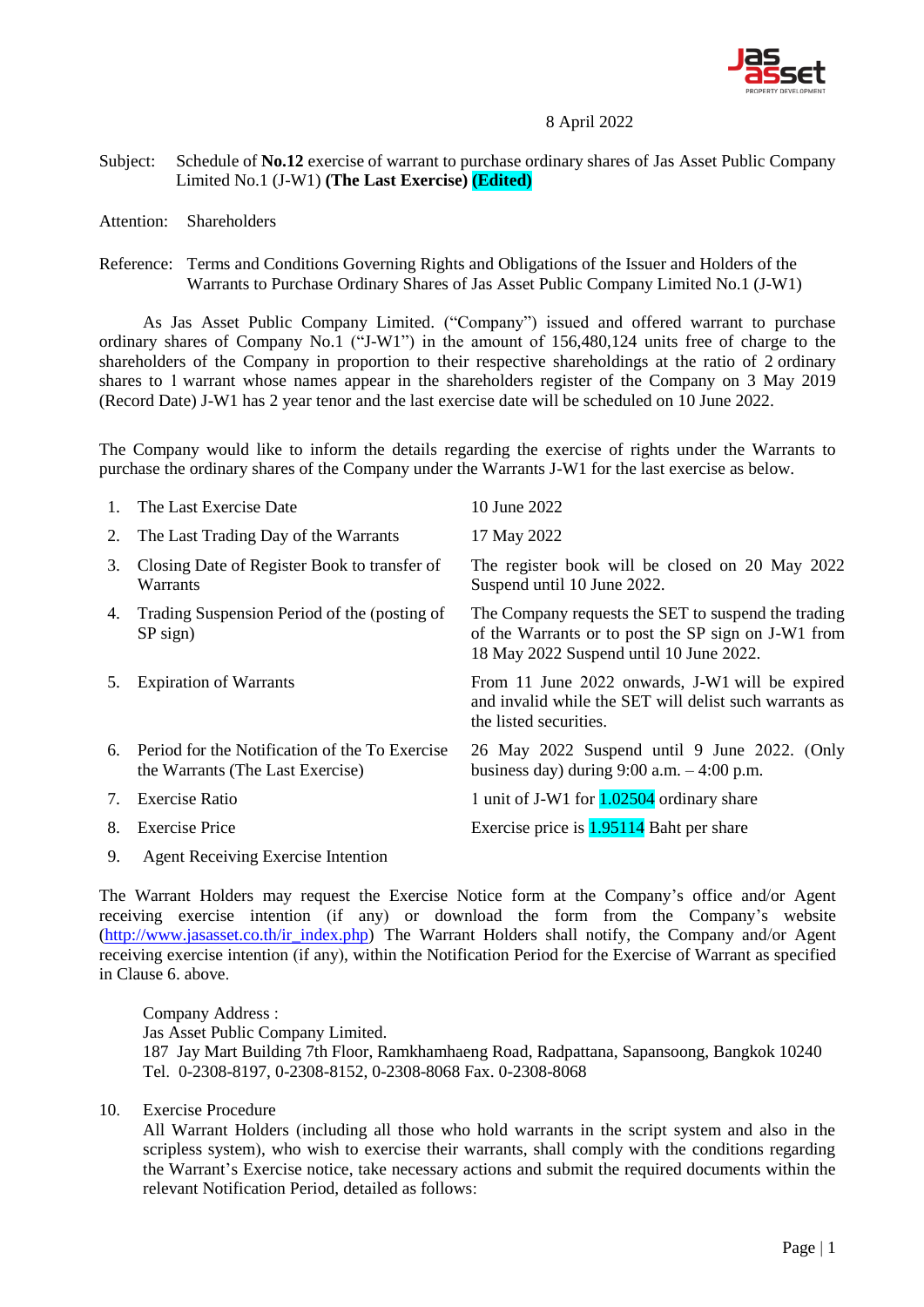

- 10.1) An accurately and completed form of the Warrant's Exercise Notice, duly signed by the Warrant Holders and submit to the Company and/or the Agent receiving exercise intention (if any) within the Notification Period **26 May 2022 Suspend until 9 June 2022**
- 10.2) The Warrant certificate or the Warrant substitute in form prescribed by the SET, bearing signature of holders representing the relevant number of warrants as specified in the Exercise Notice and a power of attorney letter in case that the warrant holders delegate other person to receive new certificates of the unexercised Warrants (if any) and send to the Company and/or Agent receiving exercise intention (if any).
- 10.3) Payment of the amount specified in the Warrant's Exercise Notice and send pay-in slip to the Company and/or the Agent receiving exercise intention (if any). The Warrant Holders who wish to exercise their rights shall pay in one of the following form:
	- 10.3.1) Money transfer to **Saving Account, Bank of Ayudhya Public Company Limited, Thanon Phatthanakan Branch, Account No. 168-1-54710-5,** payable to **"SUBSCRIPTION OF CREASED SHARES OF JAS ASSET PUBLIC COMPANY LIMITED", Account No. 168-1-54710-5,** and enclose the evidence of such transfer as well as specify name-surname and contact telephone number or
	- 10.3.2) Payment in form of cheque, cashier's cheque, or draft which can be cashed in Bangkok Metropolitan area within 1 Business day from each Notification date. Cheque, cashier's cheque, or draft shall be dated 3 business days prior each Exercise Date and shall be crossed and made payable only to **"SUBSCRIPTION OF CREASED SHARES OF JAS ASSET PUBLIC COMPANY LIMITED",**  and specify name-surname and contact telephone number on back of those forms or

**Remark** The last payment date of cheque is **6 June, 2022** and please bring them to us on **6 June, 2022** before 5:00 p.m.

In this regards, the Exercise of Warrants be considered completed and valid only if the Company or the Agent receiving exercise intention (if any) successfully collected the payment. In case that, the Company or the Agent receiving exercise intention (if any) could not collect such payment, for any reason not cause by the Company or the Agent receiving exercise intention (if any), the Company shall deem that such Warrant Holders intend to cancel their respective intention to exercise warrants. In such case, the Company and/or Agent receiving exercise intention (if any) shall return the Warrant Certificates or the Warrant Substitutes together with the cheque, cashier's cheque, or draft which could not be collected to such Warrant Holders within 14 days from each the Exercise Date. However, such cancellation shall not deprive the Warrant Holders the rights to purchase ordinary shares for the next period, except in case of the Last Exercise Period, the Company shall deem that such warrant is expired without being exercised. In such case, the Company and the Agent receiving exercise intention (if any) shall not responsible for the interest and/or any damages or compensations in whatsoever cases.

- 10.4) Warrant Holders are responsible for all taxes and/or duty stamps (if any) pursuant to the provisions in the Revenue Code or relevant regulations, laws applicable to the exercise of the Warrants.
- 10.5) Evidence supporting the exercise
	- 1) Thai Individual Person: Certified copy of Identification card or the Government